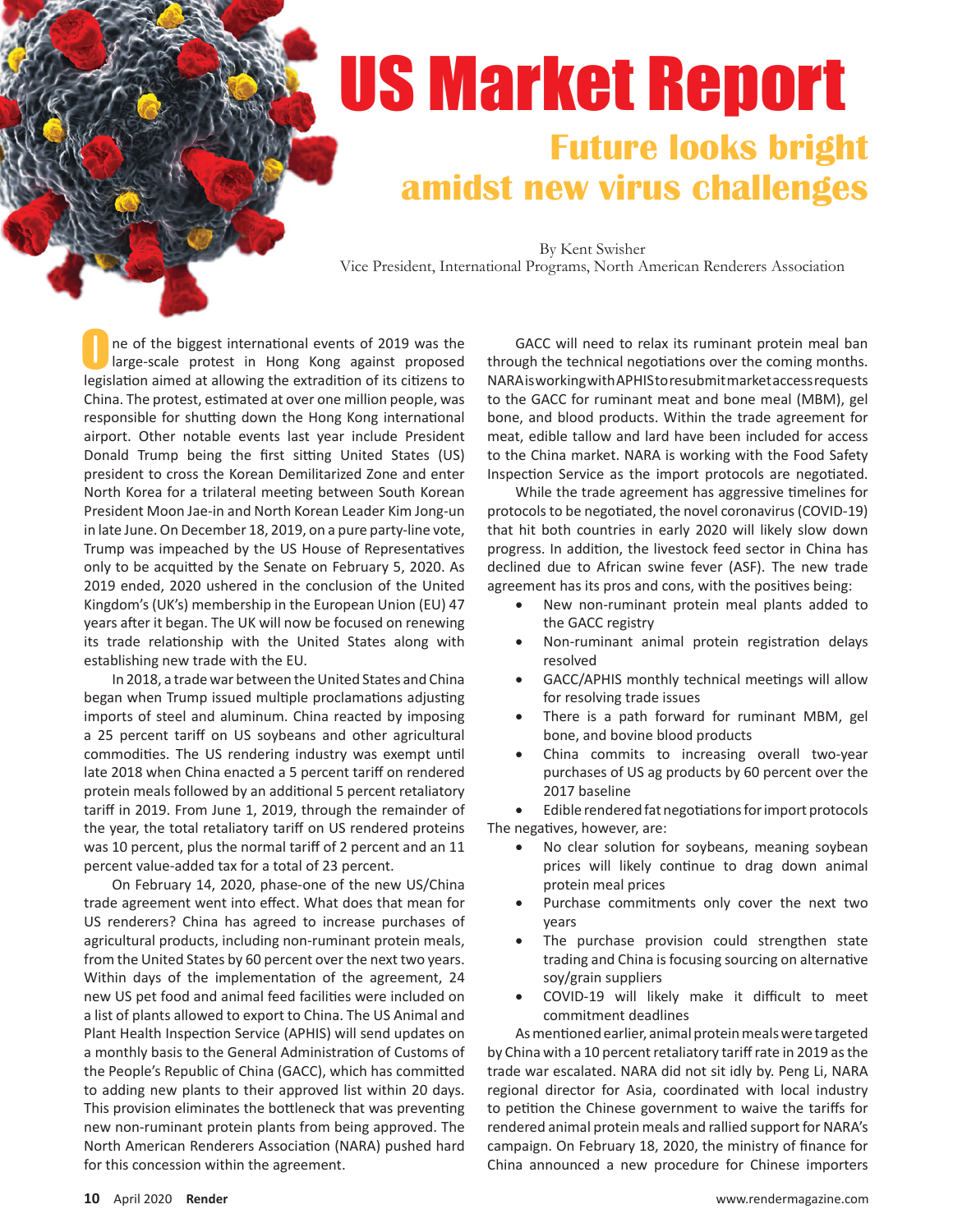to apply online (http://gszx.mof.gov.cn) for tariff exemption for 696 categories of US products, including non-ruminant animal protein meals. Instead of entering the review process, the on-line application generates bar codes for customs to impose normal tariff (two percent) only. NARA has confirmed from various sources that the 10 percent retaliatory tariff on US non-ruminant protein meal is now waived.

On another front, trade negotiations for bovine MBM between APHIS and SENASECA (Mexico's national service of health, food safety, and quality) have concluded. The US rendering industry can now export bovine MBM to Mexico after SENASECA published the requirements on its website. APHIS has completed a facility inspection checklist and guidance for its inspectors that has been sent to its field offices, allowing exporters to begin requesting inspections from APHIS.

# **Domestic Developments**

### **Production and Imports Thrive**

US cattle slaughter in 2019 was 33.6 million head, up 1.7 percent from 2018, showing a continued upswing in the cattle cycle that began in 2016 and the largest cattle slaughter since 2011. Cattle slaughter has increased 16 percent in the last five years; however, average annual live weight decreased slightly from 1,350 pounds in 2018 to 1,344 pounds in 2019.

The swine and poultry industries remained strong as well, with hog slaughter at 129.9 million head, up 4.4 percent from 2018. Annual average live weight at slaughter increased slightly from 283 pounds in 2018 to 285 pounds last year. Broiler and mature chicken production were up 1.9 percent in 2019, totaling nearly 9.34 billion birds slaughtered while live weight increased from 6.26 to 6.32 pounds, continuing an upward trend of heavier birds. Turkey slaughter fell nearly 4 percent from 236.9 million birds in 2018 to 227.7 million last year, while average annual live weight per bird increased from 31.1 pounds in 2018 to approximately 32.0 pounds in 2019. In the last five years, there has been upward growth in beef, pork, and poultry slaughter: beef increased 16 percent, pork up 12 percent, and poultry grew 6 percent. During the same period, turkey production declined 2 percent.

Production and consumption data for the rendering industry was historically reported in the US Census Bureau's *M311K-Fats and Oils: Production, Consumption, and Stocks* report. This report was discontinued in July 2011 after government cutbacks; however, in May 2015, the National Agricultural Statistics Service (NASS) statisticians released their first survey results for rendered product production. In 2016, NASS published its first full year of data, hence 2016 through 2019 production in table 2 is data from the NASS Fats and Oils: Oilseed Crushings, Production, Consumption, and Stocks Annual Summary that is released every March.

 The 2014–2015 data in table 2 was derived using NASS monthly data as a baseline to derive historic production via the relationship between the production of rendered products and slaughter data. Yellow grease production in 2016 and after is NASS data, but prior to 2016, data was calculated using the relationship between yellow grease production numbers in the 2010 report titled A Profile of the North American Rendering Industry from Informa Economics, and cooking oil consumption as reported by the US Department of Agriculture (USDA). The NASS publication does not include consumption, so data for animal fats use in biodiesel/renewable fuel production in table 2 is compiled from the Energy Information Agency (EIA) Monthly Biodiesel Production Report. Other consumption data is derived from subtracting production estimates from export estimates and biofuels use. Carryover is not accounted for in these estimates.

In 2019, production of rendered products totaled 10.7 million metric tons (MMT), up 2.5 percent from 2018. Total animal fat and yellow grease produced last year was 5.9 MMT, up 1.3 percent from the previous year, with tallow production about the same as in 2018 at nearly 2.8 MMT. Inedible tallow production decreased slightly from 1.76 MMT in 2018 to 1.75 MMT in 2019, technical tallow production increased half of a percent from 566,450 MT in 2018 to 569,400 MT in 2019, while edible tallow grew 1.2 percent from 446,500 MT in 2018 to 452,100 MT in 2019. White grease production followed the uptick in hog slaughter last year, increasing to

### *Continued on page 13*

| Table 1. Average annual prices of select rendered products, 2014-2019 (per metric ton) |         |         |       |       |       |       |                   |
|----------------------------------------------------------------------------------------|---------|---------|-------|-------|-------|-------|-------------------|
| <b>Product (Location)</b>                                                              | 2014    | 2015    | 2016  | 2017  | 2018  | 2019  | % Change<br>18/19 |
| <b>Fats</b>                                                                            |         |         |       |       |       |       |                   |
| Beef tallow, packer (Chicago)                                                          | \$801   | \$581   | \$638 | \$682 | \$556 | \$600 | 8                 |
| Choice white grease (Missouri River)                                                   | \$711   | \$498   | \$537 | \$549 | \$463 | \$512 | 11                |
| Edible tallow (Chicago)                                                                | \$865   | \$638   | \$714 | \$762 | \$690 | \$748 | 8                 |
| Edible tallow (Gulf)                                                                   | \$803   | \$563   | \$746 | \$731 | \$662 | \$740 | 12                |
| Lard (Chicago)                                                                         | \$959   | \$670   | \$708 | \$729 | \$718 | \$683 | $-5$              |
| Poultry fat (Mid-South)                                                                | \$660   | \$502   | \$546 | \$605 | \$566 | \$564 | $\circ$           |
| Yellow grease (Missouri River)                                                         | \$612   | \$462   | \$505 | \$524 | \$408 | \$466 | 14                |
| <b>Protein meals</b>                                                                   |         |         |       |       |       |       |                   |
| Blood meal, porcine (Midwest)                                                          | \$1,643 | \$1,086 | \$899 | \$968 | \$822 | \$732 | -11               |
| Blood meal, ruminant (Missouri River)                                                  | \$1,580 | \$1,070 | \$857 | \$931 | \$790 | \$714 | $-10$             |
| Feather meal (Mid-South)                                                               | \$772   | \$521   | \$391 | \$437 | \$497 | \$390 | $-22$             |
| Meat and bone meal, porcine (Missouri River)                                           | \$556   | \$377   | \$314 | \$314 | \$308 | \$234 | $-24$             |
| Meat and bone meal, ruminant (Missouri River)                                          | \$502   | \$359   | \$294 | \$273 | \$263 | \$215 | $-18$             |
| Poultry by-product meal, 57% protein (Mid-South)                                       | \$610   | \$447   | \$330 | \$306 | \$295 | \$266 | $-10$             |
| Poultry by-product meal, 67% protein (Mid-South)                                       | \$871   | \$602   | \$614 | \$688 | \$721 | \$577 | $-20$             |
| Source: The Jacobsen.                                                                  |         |         |       |       |       |       |                   |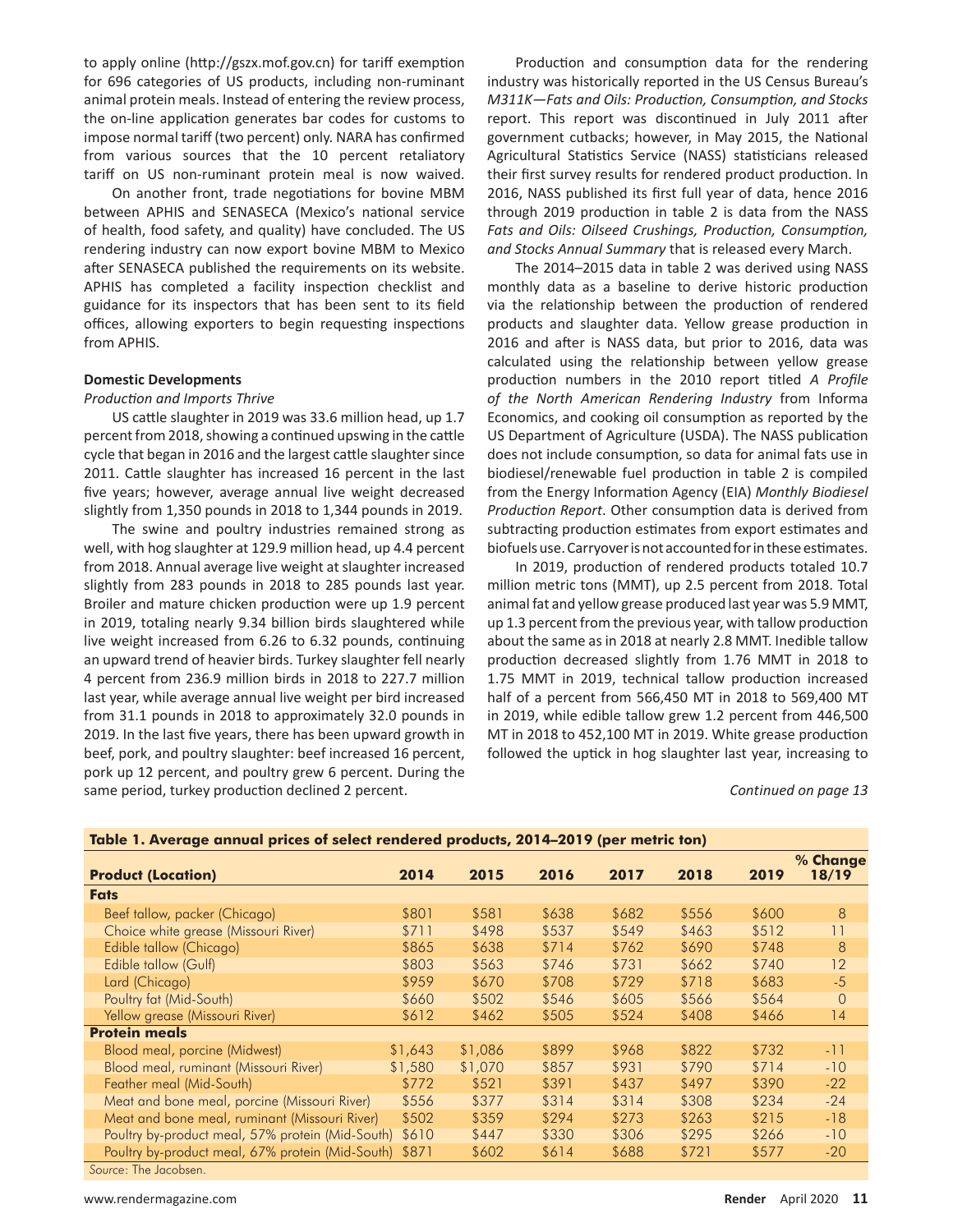| Table 2. US production, imports, consumption, and exports of rendered products, 2014-2019 (000 metric tons) |          |         |          |          |          |          |          |
|-------------------------------------------------------------------------------------------------------------|----------|---------|----------|----------|----------|----------|----------|
|                                                                                                             |          |         |          |          |          |          | % Change |
| <b>Category</b>                                                                                             | 2014     | 2015    | 2016     | 2017     | 2018     | 2019     | 18/19    |
| <b>Production</b>                                                                                           |          |         |          |          |          |          |          |
| Tallow                                                                                                      | 2,441.4  | 2,385.7 | 2,559.5  | 2,594.9  | 2,770.8  | 2,767.4  | $-0.1$   |
| Inedible tallow                                                                                             | 1,538.0  | 1,502.9 | 1,587.4  | 1,663.8  | 1,757.7  | 1,745.9  | $-0.7$   |
| <b>Technical tallow</b>                                                                                     | 512.8    | 501.1   | 562.5    | 521.5    | 566.5    | 569.4    | 0.5      |
| Edible tallow                                                                                               | 390.6    | 381.7   | 409.6    | 409.6    | 446.5    | 452.1    | 1.2      |
| Poultry fat                                                                                                 | 1,056.5  | 1,088.8 | 1,113.3  | 1,095.3  | 1,025.6  | 1,133.9  | 10.6     |
| Yellow grease/used cooking oil                                                                              | 933.2    | 926.4   | 916.4    | 913.0    | 992.2    | 1,007.7  | 1.6      |
| White grease                                                                                                | 707.3    | 758.7   | 787.6    | 750.5    | 736.8    | 768.9    | 4.4      |
| Lard                                                                                                        | 148.1    | 158.9   | 167.3    | 158.2    | 149.4    | 158.0    | 5.8      |
| Choice white grease                                                                                         | 559.2    | 599.8   | 620.3    | 592.3    | 587.4    | 610.9    | 4.0      |
| Other greases                                                                                               | 333.9    | 341.7   | 336.0    | 369.2    | 285.9    | 209.4    | $-26.8$  |
| Subtotal                                                                                                    | 5,472.3  | 5,501.3 | 5,712.8  | 5,722.9  | 5,811.3  | 5,887.3  | 1.3      |
| Meat & bone meal                                                                                            | 2,532.4  | 2,591.8 | 2,711.5  | 2,790.2  | 2,658.2  | 2,694.4  | 1.4      |
| Poultry by-product meal                                                                                     | 1,387.1  | 1,429.4 | 1,382.1  | 1,438.8  | 1,368.7  | 1,548.6  | 13.1     |
| Feather meal                                                                                                | 520.7    | 536.6   | 527.2    | 522.0    | 464.5    | 601.0    | 29.4     |
| Subtotal                                                                                                    | 4,440.1  | 4,557.9 | 4,620.8  | 4,751.0  | 4,491.3  | 4,844.0  | 7.9      |
| <b>Total production</b>                                                                                     | 10,221.0 | 9,912.4 | 10,059.2 | 10,333.6 | 10,473.9 | 10,731.3 | 2.5      |
| <b>Imports</b>                                                                                              |          |         |          |          |          |          |          |
| <b>Tallow</b>                                                                                               | 62.6     | 64.0    | 78.9     | 99.8     | 139.3    | 192.0    | 37.8     |
| Yellow grease/used cooking oil                                                                              | 17.2     | 22.4    | 23.0     | 38.7     | 62.9     | 88.0     | 40.0     |
| White grease                                                                                                | 20.8     | 34.4    | 28.8     | 27.0     | 35.8     | 27.2     | $-24.1$  |
| Lard                                                                                                        | 7.3      | 6.5     | 4.7      | 5.8      | 6.9      | 6.2      | $-9.2$   |
| Choice white grease                                                                                         | 13.5     | 28.0    | 24.1     | 21.2     | 28.9     | 20.9     | $-27.7$  |
| Poultry fat                                                                                                 | 4.4      | 6.4     | 5.8      | 19.5     | 5.9      | 34.9     | 491.2    |
| Subtotal                                                                                                    | 105.0    | 127.1   | 136.4    | 185.0    | 243.9    | 342.1    | 40.3     |
| Meat & bone/poultry/porcine meal                                                                            | 69.6     | 64.1    | 82.2     | 83.6     | 108.9    | 117.4    | 7.8      |
| Feather meal                                                                                                | 0.4      | 0.2     | 0.6      | 0.7      | 0.4      | 0.3      | $-23.0$  |
| Subtotal                                                                                                    | 70.0     | 64.3    | 82.8     | 84.3     | 109.3    | 117.7    | 7.7      |
| <b>Total imports</b>                                                                                        | 174.9    | 191.5   | 219.2    | 269.2    | 353.2    | 459.8    | 30.2     |
| <b>Consumption</b>                                                                                          |          |         |          |          |          |          |          |
| <b>Biodiesel</b>                                                                                            |          |         |          |          |          |          |          |
| Animal fats                                                                                                 | 468.5    | 576.5   | 512.6    | 524.9    | 584.2    | 449.9    | $-23.0$  |
| White grease                                                                                                | 213.6    | 267.2   | 262.2    | 268.1    | 280.3    | 243.2    | $-13.3$  |
| Tallow                                                                                                      | 161.0    | 195.0   | 150.6    | 176.5    | 219.5    | 132.6    | $-39.6$  |
| Poultry fat                                                                                                 | 79.8     | 89.4    | 99.8     | 80.3     | 60.3     | 74.1     | 22.9     |
| Other                                                                                                       | 14.1     | 24.9    | n/a      | n/a      | 24.0     | n/a      |          |
| Recycled oils                                                                                               | 583.3    | 624.6   | 630.0    | 667.2    | 832.8    | 655.7    | $-21.3$  |
| Yellow grease/used cooking oil 493.5                                                                        |          | 569.3   | 630.0    | 667.2    | 756.6    | 655.7    | $-13.3$  |
| Other                                                                                                       | 89.8     | 55.3    | n/a      | n/a      | 76.2     | n/a      |          |
| Subtotal                                                                                                    | 1,051.8  | 1,201.1 | 1,142.6  | 1,192.1  | 1,417.0  | 1,105.6  | $-22.0$  |
| Meat & bone/poultry/porcine meal 3,418.0                                                                    |          | 3,401.4 | 3,333.2  | 3,360.4  | 3,120.4  | 3,200.1  | 2.6      |
| Feather meal                                                                                                | 355.1    | 449.8   | 464.2    | 442.6    | 355.0    | 511.0    | 43.9     |
| Subtotal                                                                                                    | 3,773.1  | 3,851.2 | 3,797.4  | 3,729.0  | 3,475.4  | 3,711.0  | 6.8      |
| <b>Exports</b>                                                                                              |          |         |          |          |          |          |          |
| Inedible tallow/technical tallow                                                                            | 402.5    | 343.1   | 283.3    | 324.6    | 327.0    | 301.0    | $-7.9$   |
| Yellow grease                                                                                               | 333.1    | 253.0   | 286.2    | 300.2    | 360.7    | 448.2    | 24.2     |
| Edible tallow                                                                                               | 40.8     | 64.8    | 120.1    | 77.7     | 117.9    | 121.4    | 3.0      |
| Lard                                                                                                        | 21.4     | 19.8    | 19.1     | 17.2     | 16.8     | 22.5     | 33.8     |
| Poultry fat                                                                                                 | 18.2     | 16.4    | 14.7     | 16.1     | 14.8     | 12.9     | $-13.3$  |
| Choice white grease                                                                                         | 0.6      | 0.2     | 0.4      | 0.8      | 0.4      | 0.7      | 57.0     |
| Subtotal                                                                                                    | 816.7    | 697.2   | 723.8    | 736.5    | 837.6    | 906.6    | 8.2      |
| Meat & bone/poultry/porcine meal                                                                            | 501.5    | 619.9   | 760.4    | 868.5    | 906.5    | 1,043.0  | 15.1     |
| Feather meal                                                                                                | 166.0    | 87.0    | 63.6     | 80.1     | 109.9    | 90.4     | $-17.8$  |
| Subtotal                                                                                                    | 667.4    | 706.9   | 823.9    | 891.8    | 1,016.4  | 1,133.3  | 11.5     |
| <b>Total exports</b>                                                                                        | 1,484.1  | 1,404.1 | 1,547.7  | 1,628.3  | 1,854.0  | 2,039.9  | 10.0     |

*Sources*: Global Trade Atlas for exports, EIA for biodiesel inputs, NASS *Fats and Oils: Oilseed Crushings, Production, Consumption, and Stocks Annual Summary* for 2019 production. Notes: n/a—not available

| Table 3. US annual livestock and poultry slaughter, 2014–2019 (thousand head) |           |           |           |           |           |           |                   |
|-------------------------------------------------------------------------------|-----------|-----------|-----------|-----------|-----------|-----------|-------------------|
| <b>Species</b>                                                                | 2014      | 2015      | 2016      | 2017      | 2018      | 2019      | % Change<br>18/19 |
| Broilers/Mature chickens                                                      | 8,669,628 | 8,822,692 | 8,908,986 | 9,050,716 | 9,160,910 | 9.339.249 | 1.9               |
| Cattle                                                                        | 30,266    | 28,843    | 30,578    | 32,189    | 33,005    | 33,550    | 1.7               |
| Hogs                                                                          | 106,958   | 115,512   | 118,220   | 121,317   | 124,435   | 129,914   | 4.4               |
| Turkeys                                                                       | 236,617   | 232,389   | 243,255   | 241,677   | 236,860   | 227,660   | $-3.9$            |
| Source: NASS.                                                                 |           |           |           |           |           |           |                   |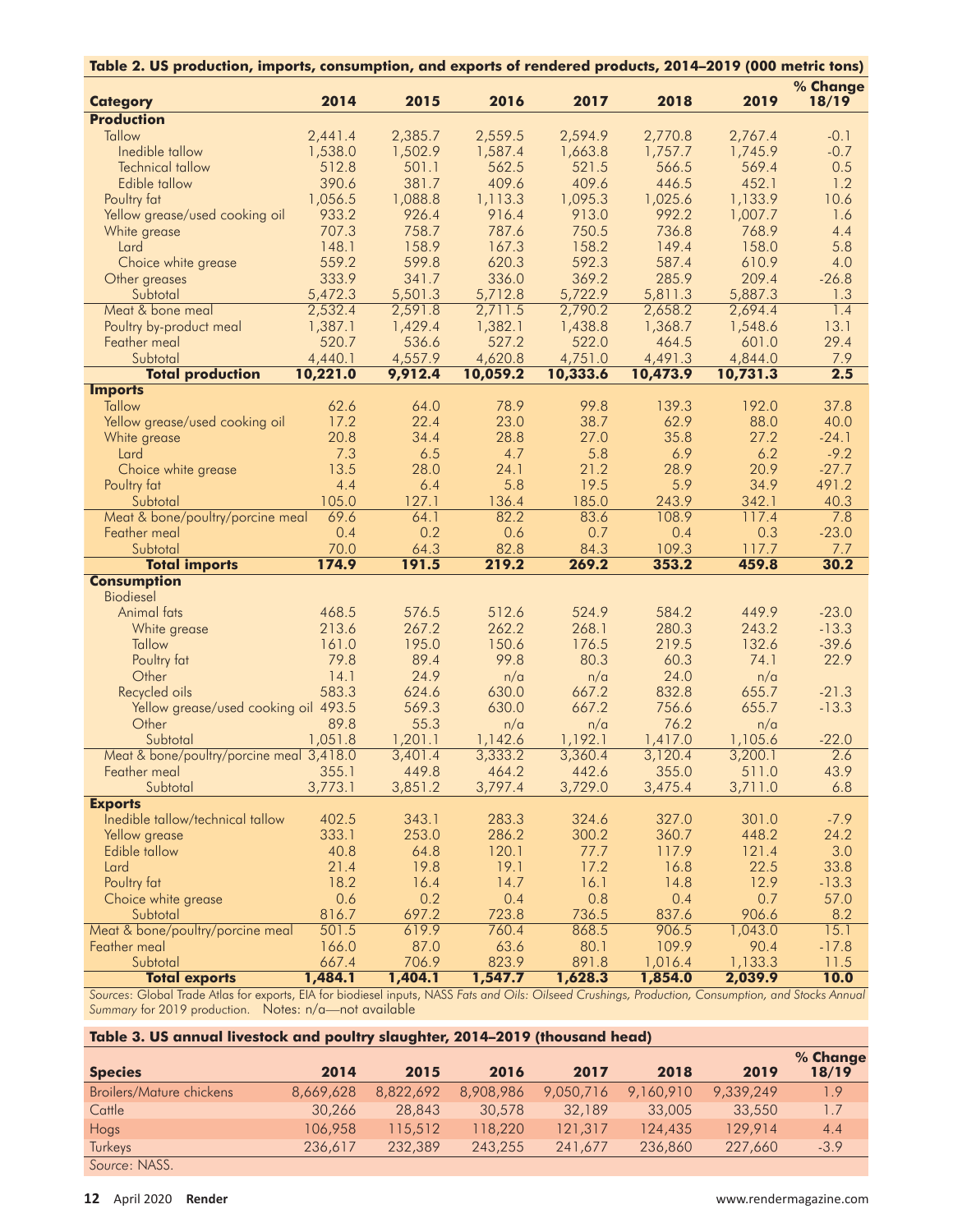#### Market Report Continued from page 11

768,900 MT, a 4 percent surge over 2018. Lard and choice white grease production increased 5.8 percent and 4.0 percent, respectively, from 2018, while yellow grease/used cooking oil (UCO) production was over 1 MMT for the first time in 2019, up 1.6 percent over 2018. Yellow grease/UCO statistics are likely under-reported with industry estimates suggesting production is closer to 1.4 MMT.

Animal protein meal production in 2019 grew 7.9 percent over 2018 levels to 4.8 MMT, with meat and bone meal production up 1.4 percent to 2.7 MMT, poultry by-product meal up 13.2 percent to just over 1.5 MMT, and feather meal up 30 percent to 601,000 MT.

While imports of rendered products are not uncommon due to intra North American trade along with lamb meal imports for pet food production, recent increases of animal fat and UCO imports is due to biodiesel and renewable diesel demand in the United States. The Low Carbon Fuel Standard in California attracts low carbon intensive feedstocks to meet its mandates. Under this standard, these products are preferred over other feedstocks due to their low carbon intensity (CI) scores. UCO has some of the lowest CI scores, followed by distiller's corn oil, animal fats, and finally vegetable oils. To achieve California Air Resources Board reduction mandates for CI, biodiesel production is predicted to rise 150 percent and renewable diesel production 230 percent by 2030. UCO and rendered fats have low CI scores compared to other feedstocks, putting them in high demand. In 2019, overall imports of tallow and UCO increased nearly 40 percent from 2018. Over the past five years, US imports of tallow and UCO have grown 224 percent.

On the animal protein meal side, US imports were 117,400 MT in 2019, up 8 percent from 2018 and up 83 percent in the last five years. This dramatic increase is not coming from the traditional cross-border trade with Canada and imports from Australia and New Zealand, but in new trade with EU countries and Brazil. In 2019, 13,500 MT were exported to the United States from Brazil and over 18,000 MT from EU countries while US exporters are denied market access to the EU for both protein meals and tallow via regulatory non-tariff trade barriers.

### Consumption Data Harder to Track

As mentioned earlier in this report, NASS does not include domestic consumption in its monthly surveys. In previous years, consumption data was derived by adding production plus imports and then subtracting biodiesel inputs as reported by EIA and exports as reported by the Global Trade Atlas. There are no reports, however, that cover the consumption of animal fats and UCO by renewable diesel producers and coprocessors. Hence, until that data is available, this report will no longer publish the consumption data for "Feed, Food, Fatty Acid, Carry Over, Other" category tracked previously.

Last year, total animal fat use in the United States for biodiesel production was 1.1 MMT, down 22 percent from 2018. This drop is likely due to consumption by renewable diesel producers and coprocessors, but, as mentioned before, data for this sector is not available.

Domestic consumption of animal protein meals was up 6.7 percent in 2019 versus 2018, totaling more than 3.7 MMT. Despite this growth, domestic consumption has decreased 4 percent since 2015 while production has increased 6 percent. This drop in domestic consumption is mainly due to the allvegetarian diet trend in the broiler industry and Halal chicken production. It is estimated that between 25 and 30 percent of US broiler operations now use all-vegetarian diets, hence the supply/demand scenario for protein meals in the United States is critically off balance and shows the need to grow new markets for animal protein meals.

New markets for animal protein meals remains a focus for NARA. Last year, overall rendered product exports were just over 2 MMT, up 10 percent from 2018 and up 45 percent over the last five years. This export growth was carried by a dramatic increase in protein meals while being offset by a decrease in fat exports. Over the last five years, animal protein meal exports grew 64 percent while fat exports dropped 30 percent.

## Fats will Expand, but Proteins need New Markets

As the cattle cycle rebounds, and poultry and pork production continue to increase, there will be a greater supply of rendered products on the market. According to the USDA Agricultural Projections to 2029 report, during the next 10 years, beef production is forecast to grow 9 percent, pork production 16 percent, and poultry production 12 percent. Using these forecasts, animal protein and fat production can be estimated. During the next 10 years, an increase of animal protein meals of approximately 594,000 MT and additional animal fats of 894,000 MT are projected.

The domestic demand for animal protein meals will remain influenced by plant-based diet trends. If this does not change, domestic demand for animal protein meals and fats for livestock feed will either stabilize or continue to decline, hence the need for new markets for animal protein meals will be critical. Regarding animal fats and used cooking oil, as stated earlier, estimated demand from the biodiesel and renewable diesel industries are predicted to grow in the coming years. For instance, Diamond Green Diesel nearly doubled production in 2018 at its renewable diesel facility in Louisiana from 150 million gallons to 275 million gallons with plans to expand to 550 million gallons, increasing its need for feedstock to more than 2 MMT. There will also be expansion of other renewable fuel producers in the United States along with increased demand from coprocessors; therefore, the 10-year projected increase in animal fats production should be offset by added demand from the renewable diesel, coprocess, and biodiesel sectors. The projected increase in animal protein meal production, however, will need to be offset by expanding existing markets and finding new outlets for these products.

# **International Market Conditions**

**Record Exports for Protein Meals** 

Global demand for protein meals continued to grow dramatically in 2019, coming from the livestock, aquatic, and pet food sectors. According to the 2020 Alltech Global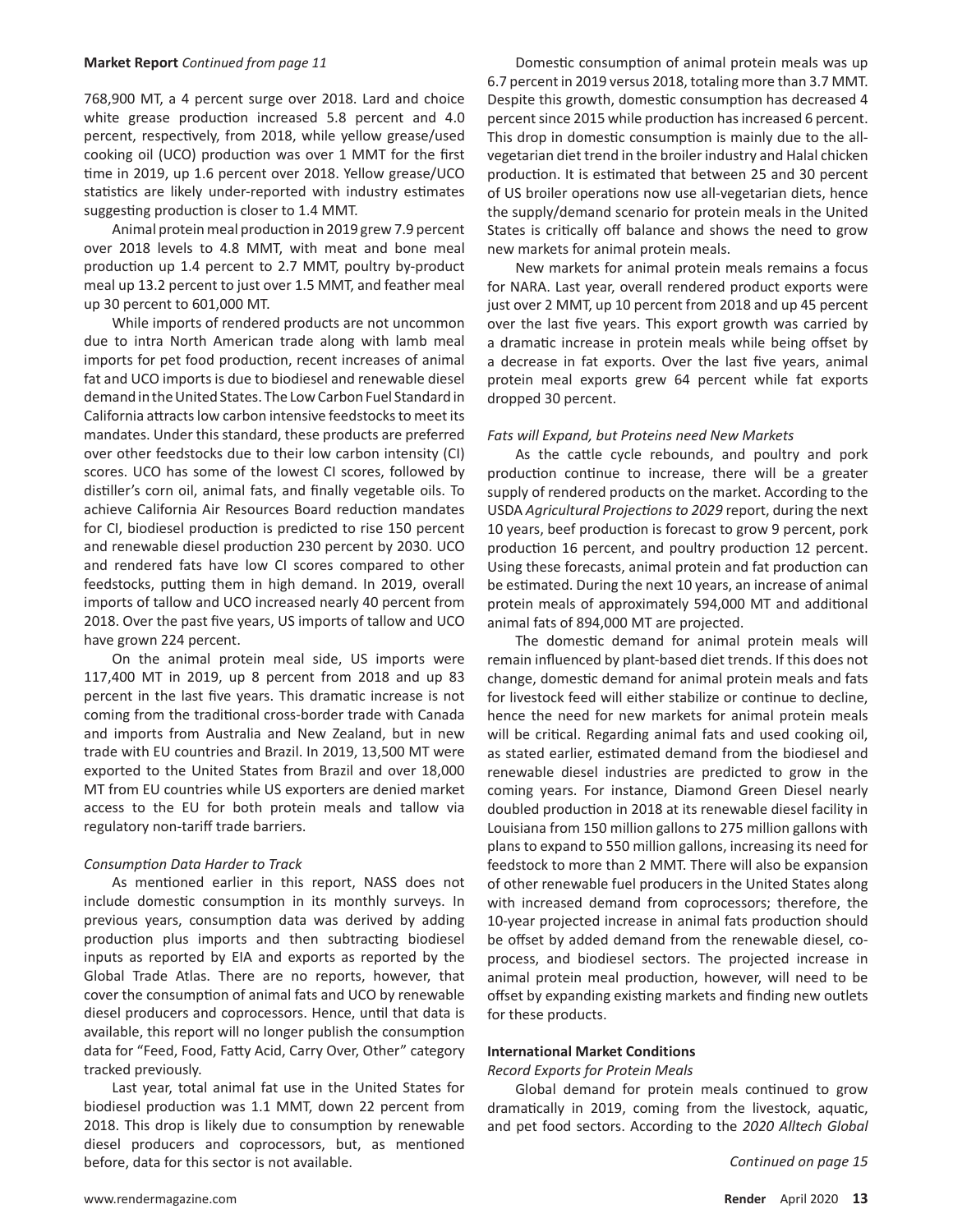| Table 4. US export customers by product, 2014-2019 (metric tons) |                     |                |                      |                    |                 |                |                   |
|------------------------------------------------------------------|---------------------|----------------|----------------------|--------------------|-----------------|----------------|-------------------|
| <b>Product/Country</b>                                           | 2014                | 2015           | 2016                 | 2017               | 2018            | 2019           | % Change<br>18/19 |
| <b>Inedible tallow</b>                                           |                     |                |                      |                    |                 |                |                   |
| Mexico                                                           | 235,843             | 227,876        | 145,636              | 126,624            | 136,009         | 129,975        | $-4.4$            |
| Singapore                                                        | 5,000               | 14,275         | 46,312               | 119,240            | 88,421          | 100,600        | 13.8              |
| Canada                                                           | 18,493              | 20,797         | 22,600               | 20,000             | 35,428          | 29,841         | $-15.8$           |
| Morocco                                                          | 9,000               | 7,000          | 7,198                | 6,450              | 13,750          | 13,050         | $-5.1$            |
| Turkey                                                           | 59,474              | 20,898         | 19,249               | 7,200              | 11,260          | 10,750         | $-4.5$            |
| Guatemala                                                        | 21,470              | 20,449         | 20,094               | 15,249             | 13,608          | 6,800          | $-50.0$           |
| Colombia                                                         | 6,100               | 8,000          | $\overline{0}$       | 1,856              | 9,200           | 4,200          | $-54.3$           |
| Honduras                                                         | 11,499              | 9,000          | 8,240                | 5,641              | 3,370           | 2,300          | $-31.8$           |
| Nigeria                                                          | $\Omega$            | $\overline{O}$ | $\circ$              | 7,500              | 10,400          | 2,000          | $-80.8$           |
| Dominican Republic                                               | 3,000               | 3,500          | 4,550                | 2,750              | 3,750           | 1,450          | $-61.3$           |
| El Salvador                                                      | 3,750<br>264        | 2,900<br>205   | 3,000<br>78          | 1,200<br>159       | 500<br>73       | 500<br>34      | 0.0<br>$-53.4$    |
| Trinidad and Tobago<br>China                                     | $\overline{O}$      | $\overline{O}$ | $\circ$              | $\circ$            | 385             | $\circ$        | $-100.0$          |
| <b>Total</b>                                                     | 402,548             | 343,117        | 283,282              | 324,587            | 326,954         | 301,000        | $-7.9$            |
| <b>Yellow grease (includes UCO)</b>                              |                     |                |                      |                    |                 |                |                   |
| Singapore                                                        | 2,675               | 1,755          | 1,541                | 8,110              | 71,747          | 178,709        | 149.1             |
| European Union-28                                                | 153,813             | 128,128        | 185,000              | 176,004            | 172,093         | 160,812        | $-6.6$            |
| Mexico                                                           | 95,574              | 72,564         | 50,034               | 63,372             | 39,267          | 48,625         | 23.8              |
| Bosnia and Herzegovina                                           | 499                 | 3,883          | 11,045               | 24,407             | 38,388          | 26,096         | $-32.0$           |
| Canada                                                           | 10,604              | 11,716         | 9,073                | 7,726              | 7,933           | 8,714          | 9.8               |
| Dominican Republic                                               | 15,518              | 9,585          | 10,639               | 9,652              | 7,943           | 7,215          | $-9.2$            |
| Jamaica                                                          | 7,300               | 1,310          | 1,568                | 1,211              | 3,511           | 3,464          | $-1.3$            |
| Honduras                                                         | 5,890               | 7,057          | 6,939                | 2,167              | 6,497           | 3,145          | $-51.6$           |
| China                                                            | 276                 | 965            | 1,796                | 1,952              | 2,330           | 2,493          | 7.0               |
| Morocco                                                          | $\circ$             | $\circ$        | $\circ$              | 41                 | $\overline{0}$  | 1,510          |                   |
| Ecuador                                                          | 373                 | 48             | 301                  | 554                | 1,388           | 1,410          | 1.6               |
| Trinidad and Tobago                                              | 1,144               | 2,193          | 353                  | 166                | 433             | 1,407          | 224.9             |
| Guatemala                                                        | 7,125               | 6,066          | 651                  | 618                | 1,583           | 778            | $-50.9$           |
| Colombia                                                         | 439                 | 593            | 1,846                | 743                | 445             | 662            | 48.8              |
| South Korea                                                      | 552                 | 961            | 1,350                | 307                | 3,205           | 380            | $-88.1$           |
| <b>Total</b>                                                     | 333,133             | 252,959        | 286,226              | 300,198            | 360,701         | 448,150        | 24.2              |
| <b>Edible tallow</b>                                             |                     |                |                      |                    |                 |                |                   |
| Mexico                                                           | 35,840              | 61,076         | 114,154              | 72,120             | 113,525         | 118,770        | 4.6               |
| Canada                                                           | 4,807               | 3,657          | 5,706                | 5,552              | 4,338           | 2,547          | $-41.3$           |
| <b>Total</b>                                                     | 40,783              | 64,762         | 120,146              | 77,678             | 117,903         | 121,424        | 3.0               |
| Lard                                                             |                     |                |                      |                    |                 |                |                   |
| Mexico                                                           | 18,848              | 17,691         | 16,924               | 15,876             | 16,173          | 22,115         | 36.7              |
| Canada<br><b>Total</b>                                           | 612<br>21,390       | 393<br>19,768  | 988<br>19,050        | 605<br>17,181      | 264<br>16,825   | 259            | $-1.9$<br>33.8    |
| <b>Choice white grease</b>                                       |                     |                |                      |                    |                 | 22,506         |                   |
| Mexico                                                           | 208                 | 27             | 67                   | 659                | 295             | 573            | 94.2              |
| China                                                            | $\mathsf{O}\xspace$ | 58             | 136                  | 37                 | 26              | 36             | 38.5              |
| Hungary                                                          | $\mathsf O$         | $\mathsf{O}$   | $\mathsf{O}$         | $\mathsf{O}$       | $\theta$        | 14             |                   |
| <b>Total</b>                                                     | 639                 | 202            | 374                  | 797                | 421             | 661            | 57.0              |
| <b>Poultry fat</b>                                               |                     |                |                      |                    |                 |                |                   |
| Canada                                                           | 13,072              | 10,943         | 9,320                | 10,125             | 8,822           | 7,075          | $-19.8$           |
| Peru                                                             | 0                   | $\circ$        | 958                  | 1,597              | 2,511           | 2,080          | $-17.2$           |
| Mexico                                                           | 1,731               | 2,418          | 2,139                | 2,545              | 1,955           | 1,780          | $-9.0$            |
| Guatemala                                                        | 458                 | 446            | 516                  | 567                | 561             | 1,003          | 78.8              |
| Dominican Republic                                               | 577                 | 616            | 671                  | 443                | 403             | 586            | 45.4              |
| Colombia                                                         | 82                  | 107            | 91                   | 75                 | 100             | 107            | 7.0               |
| <b>Total</b>                                                     | 18,175              | 16,376         | 14,725               | 16,064             | 14,842          | 12,862         | $-13.3$           |
| <b>Feather meal</b>                                              |                     |                |                      |                    |                 |                |                   |
| Chile                                                            | 48,135              | 24,403         | 10,046               | 11,744             | 30,289          | 43,443         | 43.4              |
| Indonesia                                                        | 98,990              | 41,750         | 27,373               | 29,177             | 28,058          | 28,043         | $-0.1$            |
| Canada                                                           | 16,227              | 15,573         | 16,872               | 18,241             | 15,072          | 7,095          | $-52.9$           |
| China                                                            | 1,265               | 977<br>2,637   | 7,391                | 18,904             | 30,813<br>3,925 | 4,073          | $-86.8$           |
| Vietnam<br>Honduras                                              | 7<br>$\circ$        | $\circ$        | 1,440<br>$\mathbf 0$ | $\circ$<br>$\circ$ | $\mathbf 0$     | 3,763<br>1,525 | $-4.1$            |
| Peru                                                             | $\overline{O}$      | 578            | $\overline{0}$       | 427                | 761             | 1,325          | 74.1              |
| <b>Total</b>                                                     | 165,952             | 87,001         | 63,579               | 80,123             | 109,902         | 90,371         | $-17.8$           |